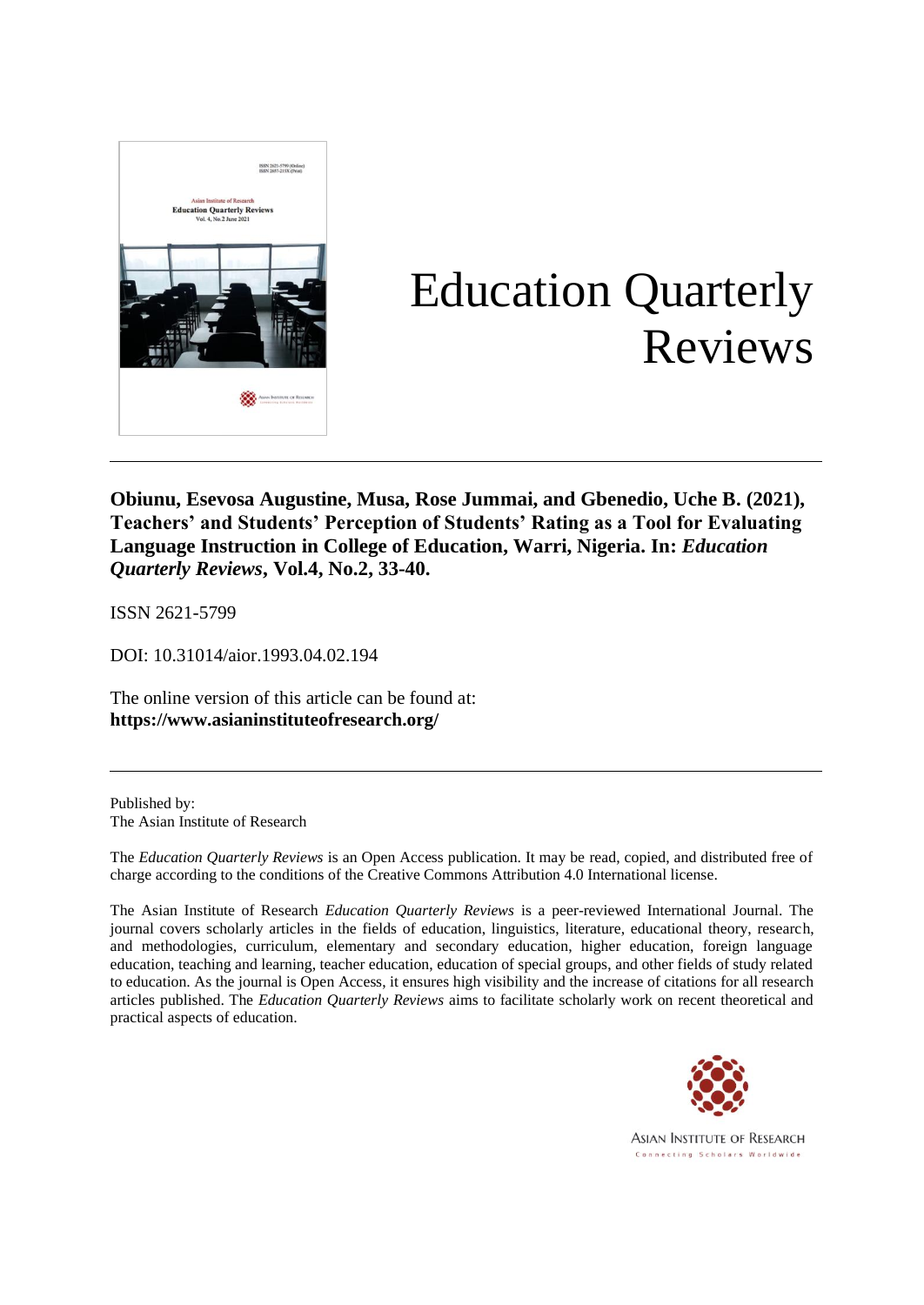

# Teachers' and Students' Perception of Students' Rating as a Tool for Evaluating Language Instruction in College of Education, Warri, Nigeria

Esevosa Augustine Obiunu<sup>1</sup>, Rose Jummai Musa<sup>2</sup>, Uche B. Gbenedio<sup>3</sup>

<sup>1</sup> Department of Curriculum and Instruction, College of Education, Warri, Delta State, Nigeria

<sup>2</sup> Department of Curriculum and Instructional Technology, Faculty of Education, University of Benin, Benin

City, Nigeria. Email: roselynmusa@yahoo.com

<sup>3</sup> Institute of Education, University of Benin, Benin City, Nigeria

#### **Abstract**

This study was designed to investigate teachers' and students' perception of students' rating as a tool for evaluating language instruction in College of Education. It examined the percentage of teachers and students who perceived students' rating as a tool for evaluating language instruction; it also tested to ascertain the significant differences in the perception of students' rating as a tool for evaluating teachers' language instruction. The population of the study comprised all the fourteen (14) lecturers and all the two hundred and twenty one (221) Nigeria Certificate in Education (NCE) students of the English Department, College of Education, Warri in the 2015/2016 academic session. The manageable size of the population informed the researchers' choice of purposively using the entire population as the sample for the study. Two research questions were answered and three research hypotheses were tested at 0.05 level of significance. Two instruments titled Teachers' Perception of Students' Rating (TPSR) with a reliability coefficient of 0.68 and Students' Perception of Students' Rating (SPSR) with a reliability coefficient of 0.87 were used to gather data for the study. The data collected were analyzed using descriptive statistics, t-test and Analysis of Variance (ANOVA). The result of the study showed that there is no significant difference in the perception of NCE students on students' rating as a tool for evaluating teachers' instruction but data analysis revealed a significant difference in the perception of NCE students of different academic levels on students' rating as a tool for evaluating teachers' instruction. Furthermore, there is no significant difference in the perception of teachers of different academic qualifications and years of teaching experience on students' rating as a tool for evaluating teachers' instruction. It was concluded that students' rating of teachers' instruction should be adopted for quality education and academic excellence instead of the use of publications, paper presentation at conferences and workshops attendance for annual performance evaluation for teachers in College Education, Warri and similar institutions.

**Keywords:** Teachers, Students, Perception, Rating Tool, Evaluation, Language Teaching

#### **Introduction**

Academic staff in tertiary institutions may have neglected the teaching aspect of their primary assignment due, in part, to the proverbial "publish or perish" syndrome, Consequently, pedagogical activities suffer and grades are awarded arbitrarily whether or not students are taught or guided to learn (Idaka, Joshua & Kritsonis, 2006). This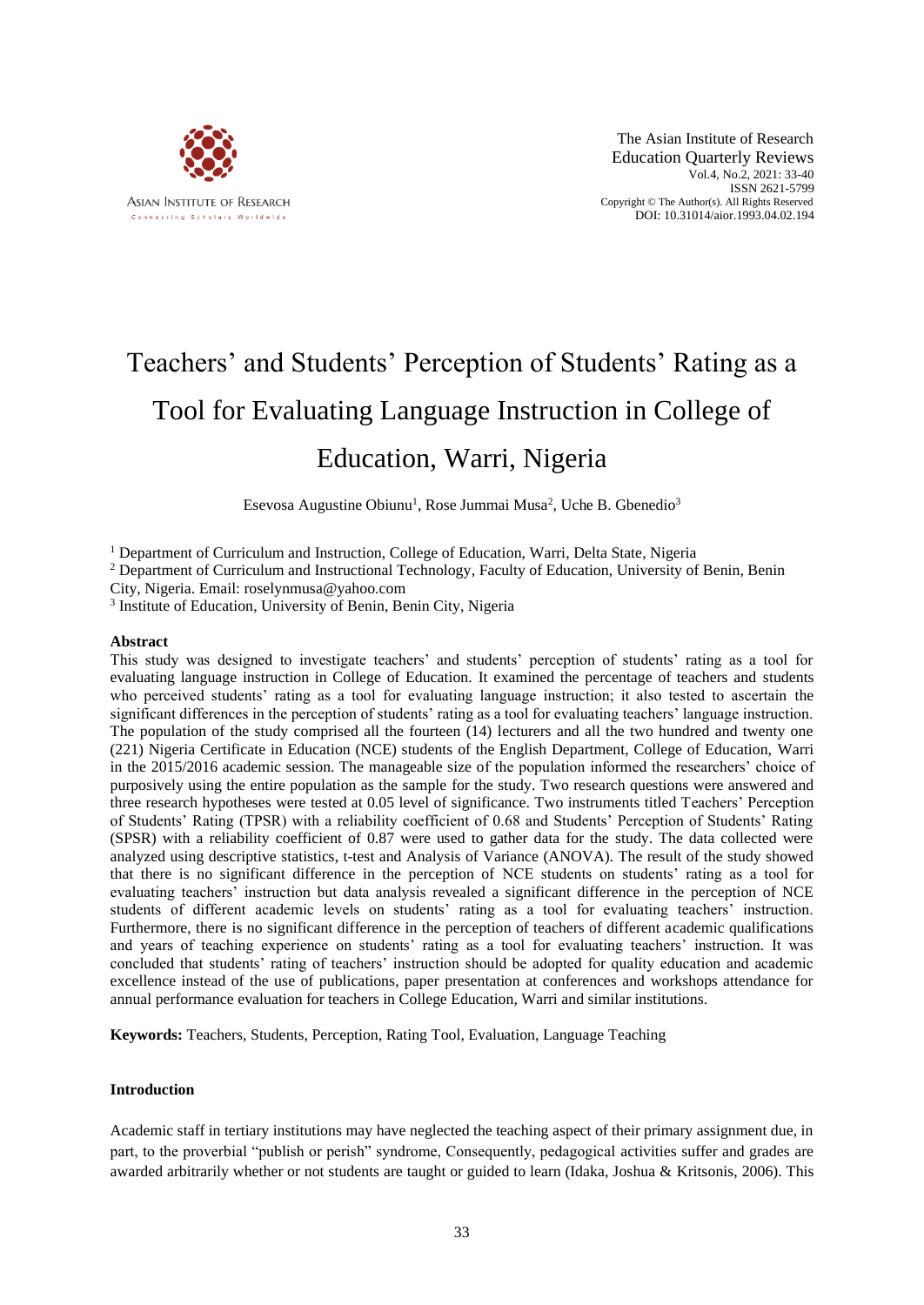seeming lack of interest in what transpires in the classroom may be a serious factor in the quality of graduates produced. Monitoring and evaluation of their teachers, student classroom behaviour is therefore necessary if higher education is to achieve its objectives. Currently the institutions annual performance evaluation by heads of department and faculties are prevalent. Not much attention is paid to other forms of evaluation including student's evaluation of their teachers, yet student evaluation may be an important indicator of teaching effectiveness.

Evaluation is a key element in assessing the output of education programmes and consists of objective assessment of projects, programmes or policies at all of its stages, i.e. planning, implementation and measurement of outcomes. It should provide reliable anduseful information allowing curriculum planners at all levels to apply the knowledge thus obtained in the decision making process (Beran & Rokosh, 2009; Griffin & Cook, 2009). Evaluation is normally divided into two broad categories formative and summative. Formative evaluation sometimes referred to as internal evaluation, is a method for judging the worth of a programme while its activities are in progress. This kind of evaluation focuses on the process, with main purpose to spot deficiencies so that the proper learning interventions that allow the learners to master the required skills and knowledge can take place (Joshua & Joshua, 2006; Napkodia, 2011). Evaluation is also useful in analyzing learning materials, student learning and achievements, and also teachers' effectiveness. On the other hand summative evaluation sometimes referred to as external evaluation is a method of judging the worth of a programme at the end of the programme activities. The focus is on the outcome which could be in students' performance and as judged by teachers' effectiveness.

Students' rating of teachers' instruction in tertiary institutions as an effective tool for teachers' evaluation has attracted papers from scholars within and outside Nigeria such as Hill, Lomas &MacGregor, (2003) and Nakpodia, (2011). These spectrums of study empirically highlight the validity and relevance of students' rating of teachers' instruction which has continued to be a controversial process of - evaluating teachers' effectiveness. These controversies need to be addressed to avoid committing errors in evaluating teachers' instruction in tertiary institutions like showing that a teacher has adequate teaching skills when he does not and, failure to observe the presence — of teaching skills in a teacher when the teacher actually possesses such skills.

The principal goal of education should be creation of men and women, who are capable of doing new things, not simply repeating what other generations have done and the object of education is to teach us to love beauty (Plato, 380 B.C.E). It is the mark of an educated mind to be able to entertain a thought without accepting it. Aristotle, (330 B.C.E). Education is freedom not just preparation for life, but life itself says Dewey(1938). Consequently, education is what survives when what was learnt has been forgotten. Education must therefore be directed towards self-reliance, change and innovation. The importance of sound education to the wellbeing of mankind cannot be over emphasized. Ajzen & Nja, (2011) posit that sound education involves effective teaching. This is an activity that promotes student learning, which includes instructors' behaviors that foster students' learning of the instructor's and/or of the institution's educational objectives These include curriculum development, teaching, advising, and supervision of students' research as well as c1assroomperformance. How effectively are these being carried out? There are different ways of carrying out evaluation of teachers' effectiveness in the classroom. These include, students' rating, a situation where a group of students from a course are interviewed by other faculty members about their experiences in different courses. A structured format is followed and naturally, a consensus view of the nature of the course, its strengths, weaknesses, and problems emerged.

According to Hill et al (2003) and Beran, Violato, Kline & Frideres (2005), results of students' rating of their lecturers are a matter of perception. How do the students perceive their lecturers? How do they perceive the importance and utility value of their rating their lecturers? Also, how do the lecturers perceive students' rating of them as lecturers? Students' perception of classroom instruction is their sensory experience of the world of teaching and learning around them. Education is the bedrock of any developing society like Nigeria. An educational institution formal or informal represents agents of positive change. Change, according to different concepts has been constant and consistent over time. Nakpodia, (2011) and Idaka et al., (2006) reiterate that the one continuing purpose of education, since ancient times, has been to bring people to realize what it is to develop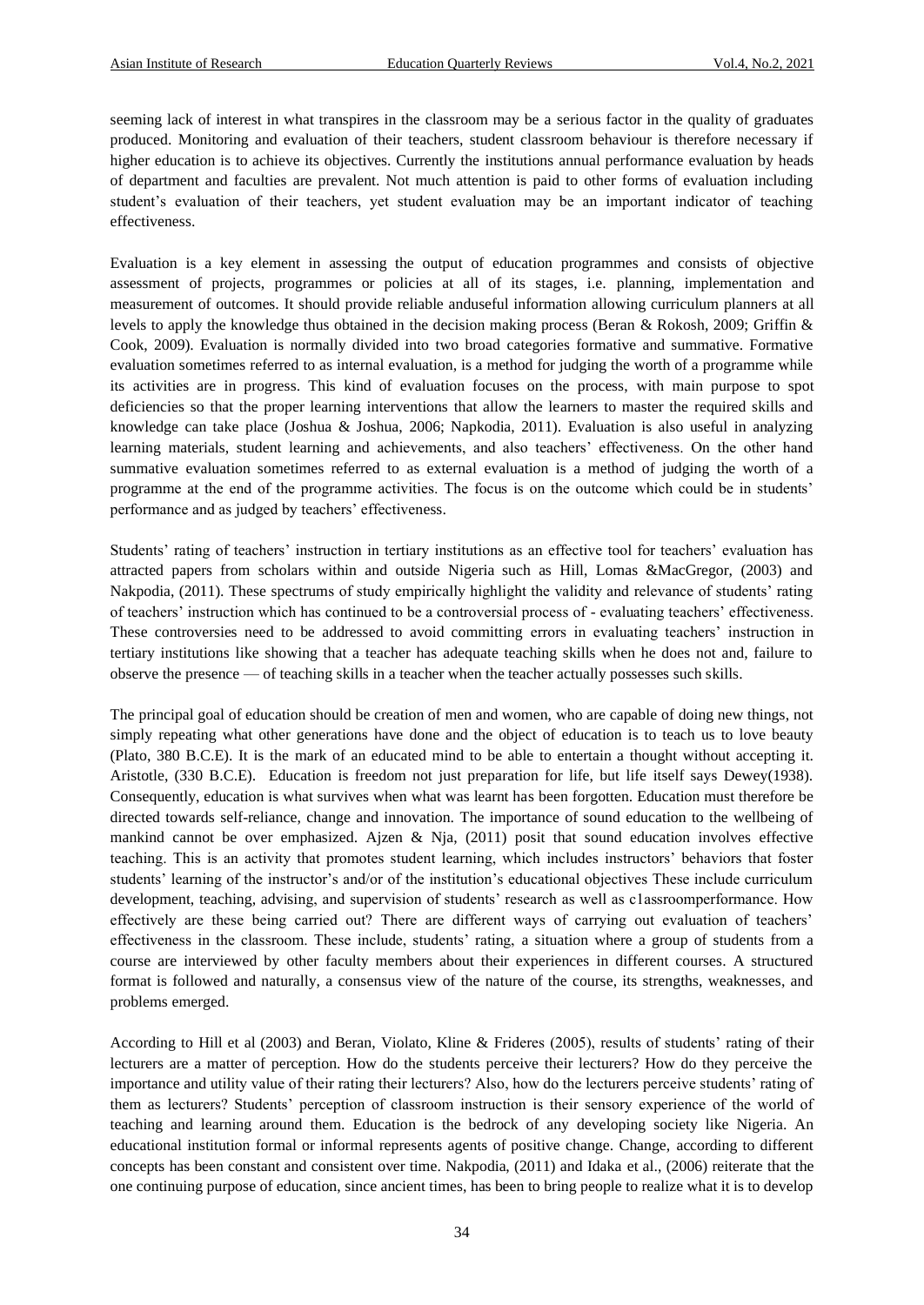the intellect, to serve social needs, to contribute to the economy of a country, to create an effective work force, to prepare students for jobs or careers and to promote social or political systems. However, the purpose of education has changed from that of producing a literate society to that of producing a learning society, to provide for the fullest possible development of each learner for living morally, creatively, and productively in a democratic society and to teach learners how to think intensively and critically. In its best practices education is targeted towards creating a relatively permanent change in an individual, the learner. The expected changes in the learner must be evaluated and determined by employing well defined and transparent methods (Joshua & Joshua, 2006).

In Nigeria today, serious concern has been expressed by parents, lecturers, employers of labour and the entire society about the quality of graduates from universities and other tertiary educational institutions. Several reasons have been suggested for the poor quality but no consensus has been reached as to the effect of classroom interaction on the quality of our graduates.

#### **The Concept of Students' Rating**

The work of Griffin and Cook (2009) reveals that the most celebrated and most regularly used method in developed and developing countries is the student rating of teachers' instruction. The studies of Beran & Rokosh (2009), Nesser and Fresko (2002) and Arthur (2009) have shown that strict student evaluation practices have been part of higher education in these countries for decades. From the above it is obvious that evaluation of instruction means that students as consumers of instruction are made to express their opinion and feeling concerning the effectiveness of the lecturer's instructional process and activities during the semester and the extent to which they benefited from that process. In addition quality assurance in teaching should be the main objective of universities and colleges and methods ofeva1uating teachers' classroom instruction should critically consider students' rating a valid and reliable method According to Nakpodia (2011) and in agreement with Banda (2012), the evaluation of lecturers' instruction should include the evaluation of efficiency in the relevant subject matter, communication skills, commitment to facilitating students learning and the degree of concern for individual students. Therefore, the best approach to the evaluation of lecturers should be the students' rating system where the students would assess and determine the skills and effectiveness of their teachers among other methods. The rating of the lecturers by the students on variables that have to do with their professional qualifications and ethics will help to check such moral vices prevalent in our tertiary institutions as sexual harassment, and commercialization of scores and grades (Banda, 2012), concluded. Students are the consumers of teaching consequently, are in a better position to evaluate teaching effectiveness. Teaching effectiveness up till now (notably in Colleges of Education) is carried out by means of the Annual Performance Evaluation Report (APER) which is not an effective source of information about academic staff emotional stability and moral standing with students (Nakpodia 2011).

#### **Usefulness of Students' Rating of Teachers**

As at today the most important benefit of student evaluation is the feedback that it provides directly to instructors, to enable them refine their courses and teaching practices as to provide students with better learning experiences. Students' evaluation of instruction according to Banda (2012) can play a positive role in improving the climate of teaching and learning. Students' evaluation can also show instructors what they are doing right and what they are not doing right and suggest areas for improvement. With the increasing emphasis on students' rating of teachers' instruction, colleges and universities are currently putting on good teaching as a result of its use for designating, honoring and rewarding good teachers (Joshua & Joshua, 2006; Nakpodia, 2011). It is therefore hoped that the use of students' ratings will increase in other climes, Nigeria inclusive. For some members of the academic staff, students' evaluation of teachers classroom instruction whether sponsored by the university or college administration, faculty board or students' union government are not reliable, not valid, or useful, and may even be harmful. Arthur (2009) sums up his finding and observations on student's rating of teaching that Student's ratings of teachers' instruction is clearly multidimensional, quite reliable, reasonably valid, and relatively uncontaminated by many variables, often seen as sources of potential bias and are seen to be useful by students, faculty, and administrators.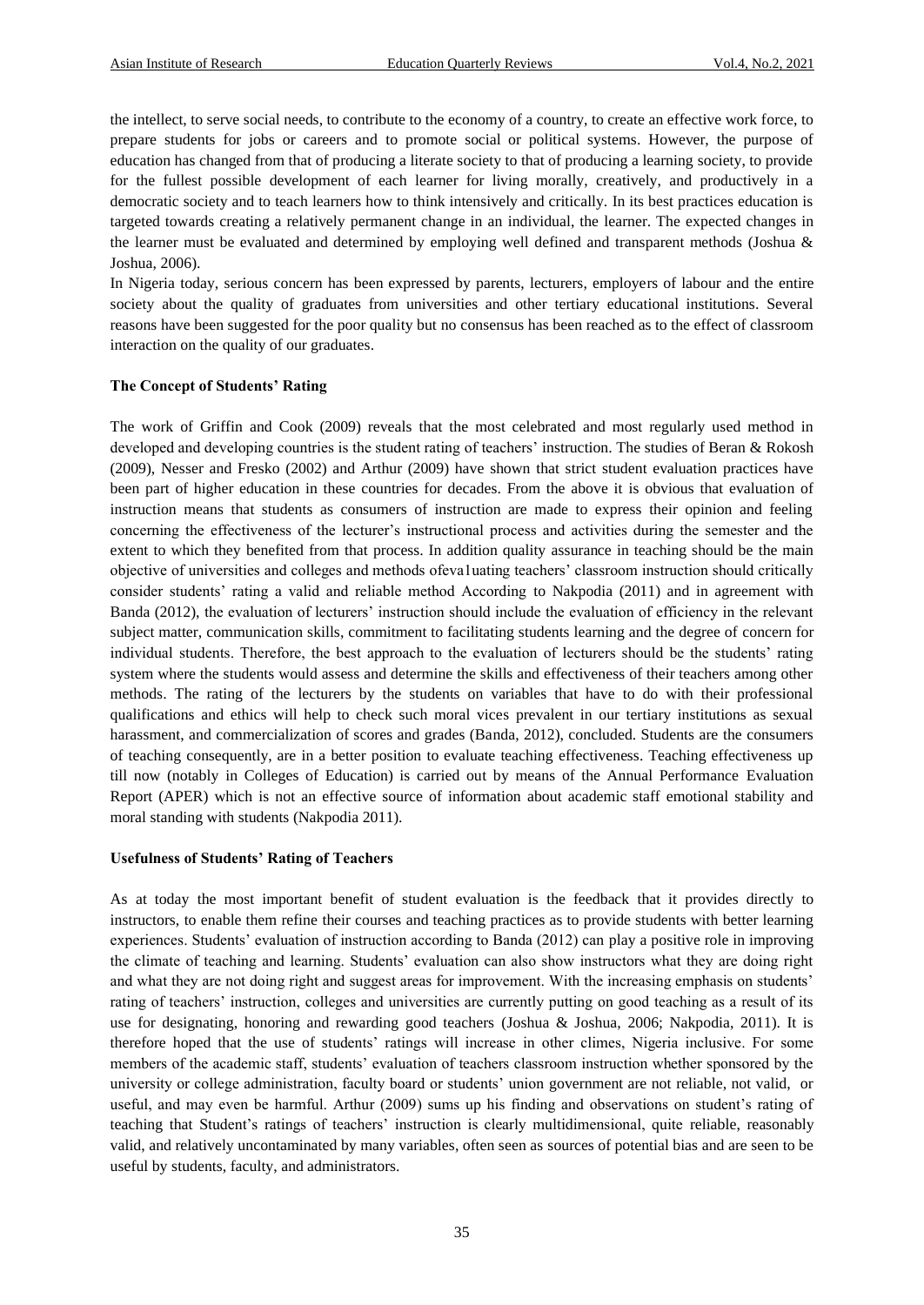### **Research Questions**

To investigate teachers' and students' perception of students' rating as a tool for evaluating Language Instruction in the College of Education, the following questions were raised.

- 1. What percentage of teachers perceives students' rating as a tool for evaluating language instruction in College of Education, Warri?
- 2. What percentage of students perceives students' rating as a tool for evaluating language in College of Education, Warri?

#### **Hypotheses**

The research questions were hypothesized as follows.

- **Ho<sup>1</sup>** There is no significant difference in the perception of teachers of different academic qualification on students' rating as a tool for evaluating language instruction
- **Ho<sup>2</sup>** There is no significant difference in the perception of students of different levels on students' rating as a tool for evaluating language instruction.

#### **Methodology**

This research used the descriptive survey design. Subjects in the study comprised 221 NCE students and 14 teachers in the department of English in the College of Education, Warri. Two instruments made by the researchers were used to elicit information from the respondents. They were the 221 and 14 copies of questionnaires tagged Students' Perception of Students' Rating (SPSR) and Teachers' Perception of Students' Rating(TPSR)respectively. In order to validate the instruments and determine their suitability for this study, they were subjected to expert appraisal and criticism by a Language Education specialist and a specialist in Measurement and Evaluation to ascertain face and content validity. Reliability check of the instruments was done via a pilot study using 45 NCE students and 20 teachers from English department of the College of Education, Agbor, Delta State. Cronbach's Apha reliability test was used in calculating the reliability coefficient of both SPSR and TPSR. Reliability coefficient of 0.87 and 0.68 respectively was obtained which showed that both instruments were reliable for use for the study.

#### **Data Analysis**

The Four-Point Likert Scale was used and the weightings were Strongly Agree  $(S_A) = 4$ , Agree  $(A) = (D) = 2$  and Strongly Disagree (SD) = I. Descriptive statistics, t- test statistics and Analysis of Variance (ANOVA) statistics were employed in the analysis of data collected.

| Table 1: Number of NCE students in the different academic levels |        |                   |  |  |
|------------------------------------------------------------------|--------|-------------------|--|--|
| <b>Academic level</b>                                            | Number | <b>Percentage</b> |  |  |
| 100                                                              | 65     | 29.4              |  |  |
| 200                                                              | 85     | 38.5              |  |  |
| 300                                                              | 71     | 32.1              |  |  |
| <b>Total</b>                                                     | 221    | 100               |  |  |

Table 1 presents the academic levels of the NCE students. From the total sample of 221students, 65 (29.4%) were in 100 level, 85 (38.5%) were in 200 level and 71(32.1%) were in 300 level.

| Table 2: Teachers by their academic qualifications                  |    |      |  |  |  |
|---------------------------------------------------------------------|----|------|--|--|--|
| <b>Academic qualification</b><br><b>Number</b><br><b>Percentage</b> |    |      |  |  |  |
| Ph.D                                                                |    | 14.3 |  |  |  |
| M.Ed/M.A                                                            | 12 | 85.7 |  |  |  |
| B.Ed/B.A                                                            |    |      |  |  |  |
| <b>Total</b>                                                        | 14 | 100  |  |  |  |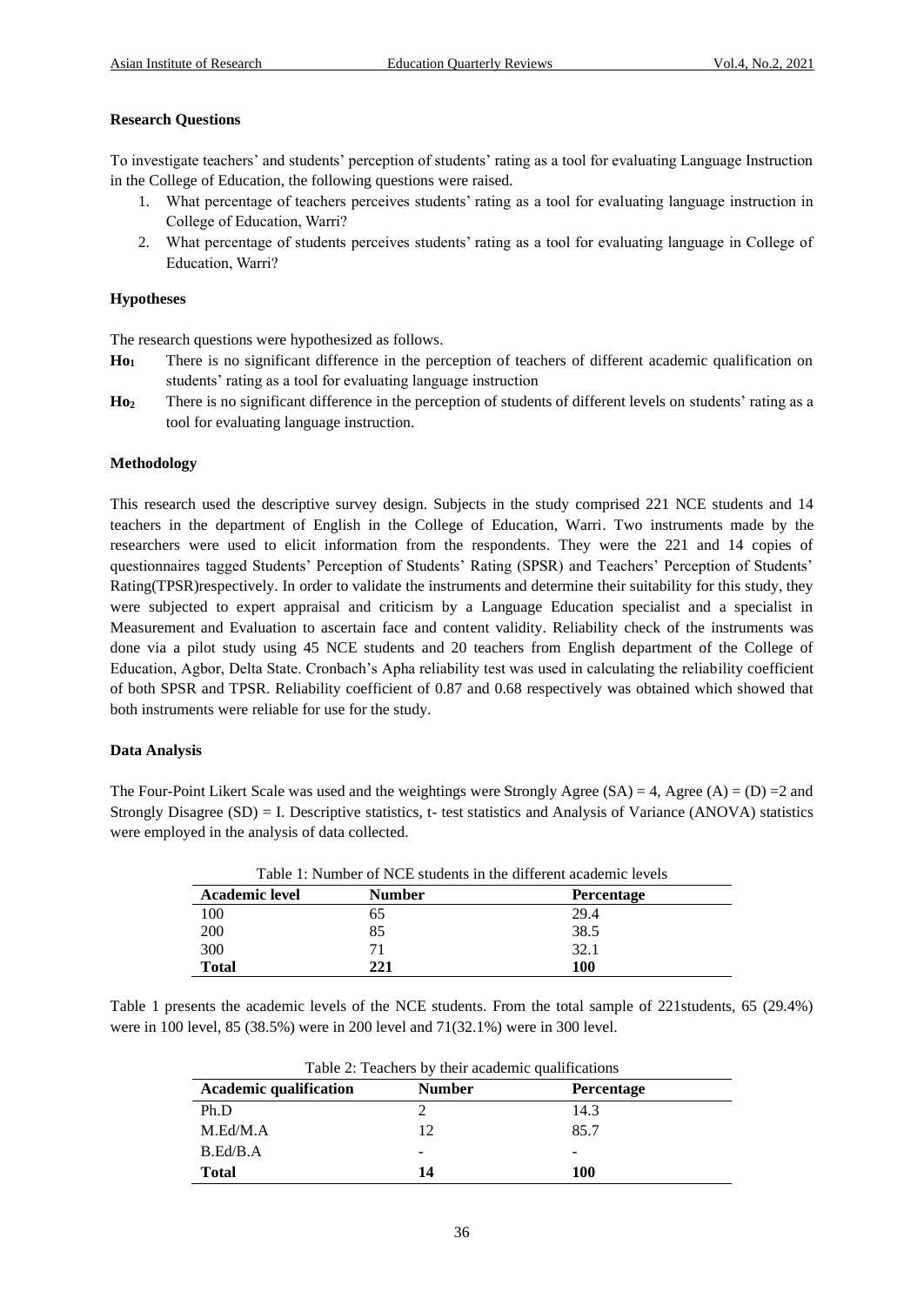Table 2 above showed the different academic qualifications of the teachers who taught the NCE students. Two (2) which represented the 14.3% held Doctorate Degree while twelve (12) which represented 85.7% were Masters Degree holders.

**Research Question 1:** What percentage of teachers perceived students' rating as a tool for evaluating language instruction in College of Education Warri?

Table 3: Descriptive statistics showing the percentage of teachers who perceived student's rating as a tool for evaluating language instruction in College of education Warri

| <b>Response</b>                     | <b>Number</b> | <b>Percentage</b> |
|-------------------------------------|---------------|-------------------|
| Do not perceive students' Rating as |               | 35.7              |
| a tool                              |               |                   |
| Perceive students' Rating           |               | 64.3              |
| <b>Total</b>                        |               | 100               |

Table3above presented the percentages of teachers who perceived students' rating as a tool for evaluating language instruction. Five (5) teachers representing 35. 7% of the population of the teachers showed lack of awareness of the rating tool, while nine (9) teachers representing 64. 3% of the population of the teachers claimed to be reasonably aware of the rating tool.

**Research Question 2:** What percentage of students perceived students' rating as a tool for evaluating in College of Education Warri?

| Table 4: Descriptive Statistics Showing the Percentage of Students who Perceived Students' Rating as a Tool for |  |
|-----------------------------------------------------------------------------------------------------------------|--|
| Evaluating Language Instruction in College of Education Warri                                                   |  |

| <b>Response</b>                               | <b>Number of Students</b> | <b>Percentage of students</b> |
|-----------------------------------------------|---------------------------|-------------------------------|
| Do not perceive students' Rating as<br>a tool |                           | 2.3                           |
| Perceive students' Rating                     | 216                       | 97.7                          |
| <b>Total</b>                                  | 221                       | 100                           |

Table 4above presents the percentages of students who perceived Students' Rating tool for evaluating language instruction. Five (5) students representing 2.3% of the sample displayed little or no knowledge of the rating tool, while two hundred and sixteen (216) students representing 97.7% of the sample display having adequate knowledge of the rating tool.

Hypothesis 1: There is no significant difference in the perception of teachers of different academic qualifications, on students' rating as a tool for evaluating language instruction.

Table 5: T-test for independent samples showing differences in the perception of teachers of different academic qualification on students' rating as a tool for evaluating language instruction

|        | -<br>αr              | --<br>--<br>Sig. (2-tailed) |  |
|--------|----------------------|-----------------------------|--|
| .085   | 1 <sub>0</sub><br>⊥∠ | .934                        |  |
| $N=14$ |                      |                             |  |

The table above reveals that the computed **t** value of .085, significant at .934 and it is greater than the 0.05 level of significance. Therefore, the null hypothesis which states that "there is no significant difference in the perception of teachers of different academic qualifications, on students' rating as a tool for evaluating language instruction" is accepted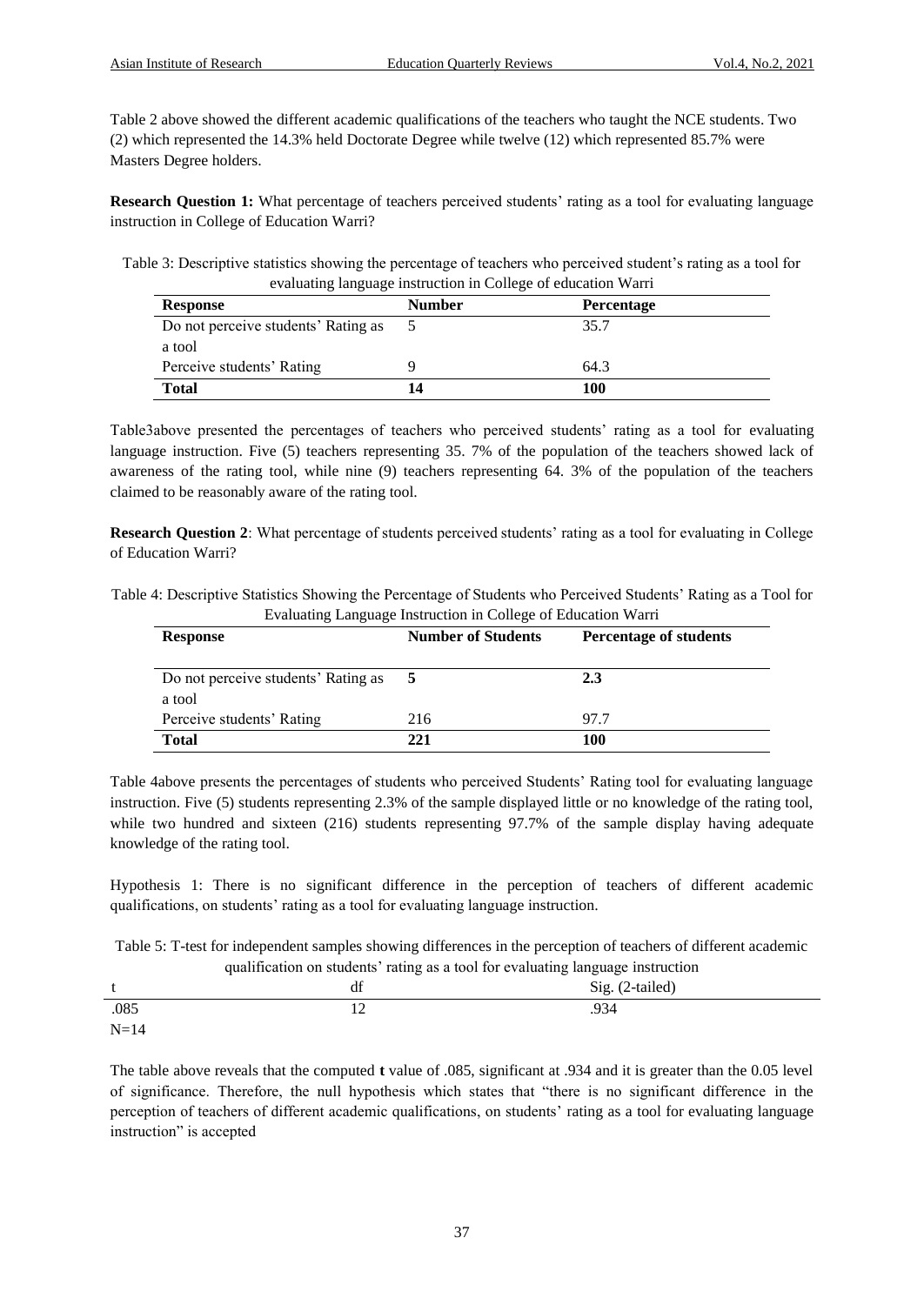Hypothesis 2: There is no significant difference in the perception of students of different levels of study on Students' Rating as a tool for evaluating language instruction

| Table 6: ANOVA Showing the Differences in the Perception of Students of Different levels of Study on |  |
|------------------------------------------------------------------------------------------------------|--|
|                                                                                                      |  |

|                       |                       |     | $\sqrt{2}$         |       |      |  |
|-----------------------|-----------------------|-----|--------------------|-------|------|--|
|                       | <b>Sum of Squares</b> | Df  | <b>Mean Square</b> |       | Sig. |  |
| <b>Between Groups</b> | 426.065               |     | 213.033            | 5.667 | .004 |  |
| <b>Within Groups</b>  | 8195.184              | 218 | 37.593             |       |      |  |
| <b>Total</b>          | 8621.249              | 220 |                    |       |      |  |
| $N = 221$             |                       |     |                    |       |      |  |

Students' Rating as a Tool for Evaluating Language instruction

The table above shows an F-value of 5.67 which is significant at 0.04. The probability value of .004 is lower than the 0.05 level of significance. Therefore, the null hypothesis which states that "there is no significant different in the perception of students of different levels of study on students' rating as a tool for evaluating language instruction' is rejected.

Table 7: Post Hoc Tests Showing Multiple Comparisons of Students' Different Level of Studies and their Perception of Students' rating as a tool for evaluating language instruction

| (I) Level |           | Mean Difference (I- Std. Error |       | Sig. |
|-----------|-----------|--------------------------------|-------|------|
|           |           | j)                             |       |      |
| 100 Level | 200 Level | $-919$                         | 1.010 | .661 |
|           | 300 Level | $-3.384*$                      | 1.053 | 006  |
| 200 Level | 100 Level | 919                            | 1.010 | .661 |
|           | 300 Level | $-2.464*$                      | .986  | .046 |
| 300 Level | 100 Level | 3.384*                         | 1.053 | .006 |
|           | 200 Level | $2.464*$                       | .986  | .046 |
|           |           |                                |       |      |

\*The mean difference is significant at the 0.05 level.

Table 7 presents Multiple Comparisons, in the column labeled Mean difference (I-J) the mean difference values accompanied by asterisks indicate that students' level of study differs significantly from each other at the 0.05 level of significance. The results indicate that the 300 level NCE student's perception on student's rating is significantly different from both 100 and 200 levels NCE students.

# **Discussion of Findings**

This study which examined teachers' and students' perception of students rating as a tool for evaluating language instruction in College of Education Warri, revealed teachers' positive awareness of students' rating as a tool for evaluating language instruction as shown in research question one, table 3. A good number of lecturers in College of Education Warri, confirmed awareness of the rating tool. This corroborated the assertions of Idaka et al (2006) that Nigerian lecturers are not different from their counterparts in developed countries. However, those lecturers who displayed negative awareness of the rating tool may have done so deliberately for personal reasons as the rating tool to some lecturers is an aberration. Perhaps also it is as a result of the level of maturity of students vis-a-vis their teachers who may see the students as immature to the extent that they may not perceive teaching effectiveness accurately. This is also in agreement with the finding by Joshua and Joshua (2006) that some members of academic staff have negative attitude towards students' evaluation of language instruction. According to this group, it is an invasion of their academic freedom for anyone to interfere into how they are teaching their courses and what results their teaching is producing in the learners and whether there could be room for improvement.

The findings from research question 2 as presented in table 4 also reveal students' awareness of students' rating as a tool for evaluating language instruction. This may be as a result of peer discussion, interaction with the learning environment and self- development. This finding supports Hill et al. (2003) and Nakpodia (2011) that students in a number of disciplines perceive students' rating of teachers' instruction as quality education. They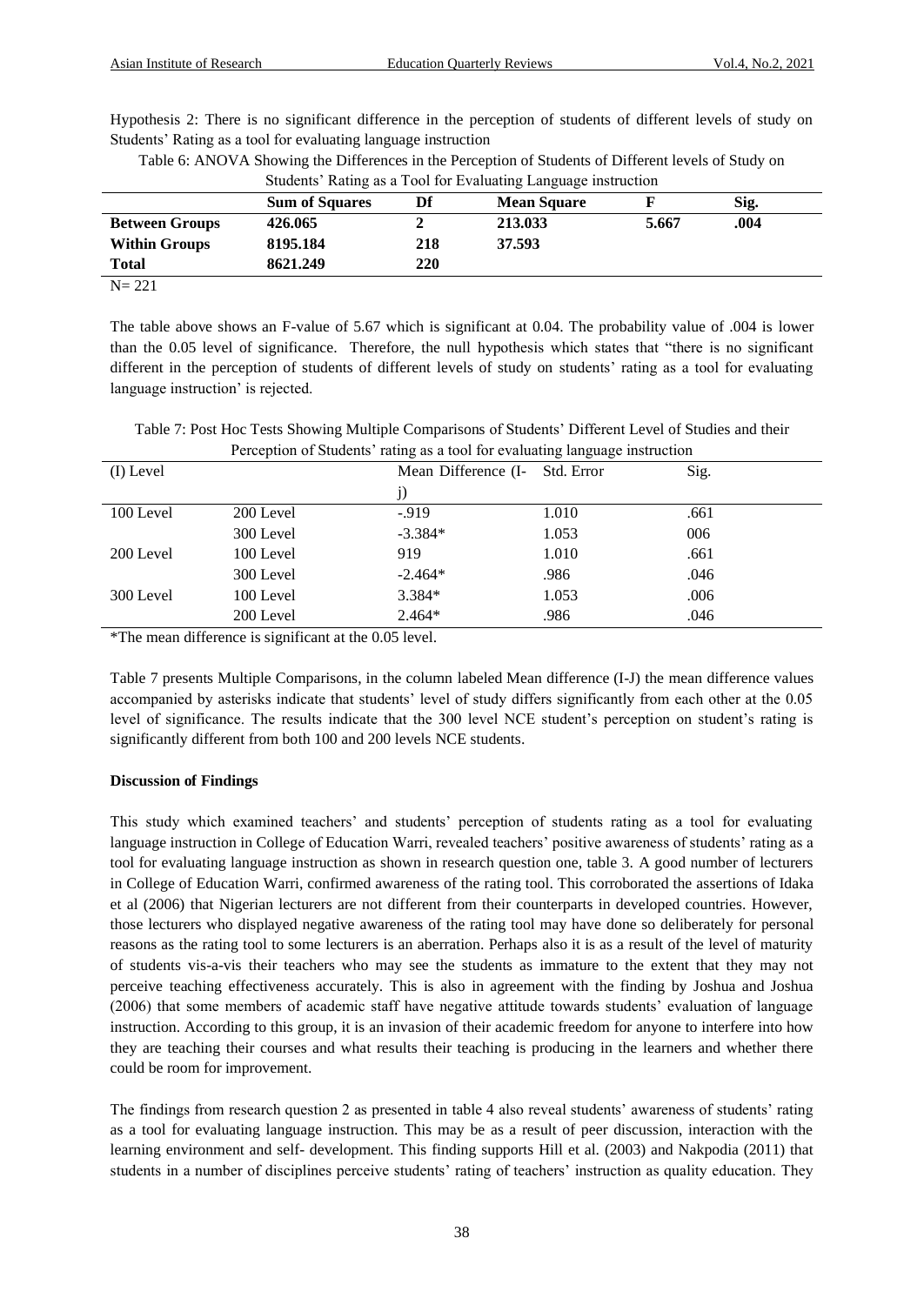also opine that students will humbly appreciate teachers who have a good grasp of their course content, well organized, and are interesting to talk to. They will also be grateful to teachers who give feedback to them during the session and in assignments and also will show respect to teachers who are easy to be with and help them to learn. However students who displayed negative awareness of students' rating as a tool for evaluation may have done so as a result indecision. The scenario at hand is a typical example of students' divergent perception on the subject-matter according to their levels of study but in total support of it. The higher the students' level of study, the more knowledge and support they displayed for students' rating as a tool for evaluating teachers' instruction (Beran & Rokosh, 2009; Griffin & Cook, 2009). The 300 level students displayed good awareness of students' rating as a tool for evaluating teachers' instruction, followed by 200 level students and 100 students respectively. The reason could be attributed to years of interaction with the school environment, the more interaction the students had with the environment' the deeper the students' knowledge on their rights and privileges. Nakpodia (2011) and in agreement with Banda (2012).

The t – test for independent samples showing differences in the perception of teachers by academic qualification on students' rating as a tool for evaluating language instruction, was run to determine if there is a significant difference. The analysis on table 5shows that hypothesis one which states that "there is no significant difference in the perception of teachers of different academic qualifications on students' rating as a tool for evaluating language instruction" is accepted. This is based on the fact that the computed t value of .085, significant at .934 is greater than the 0.05 level of significance. This is in agreement with the studies of Nakpodia (2011) and Banda (2012) that many lecturers notwithstanding their academic qualification are disposed to students' rating as a tool for evaluating language instruction. This may be as a result of job satisfaction exposure the current and emergent issues in education and commitment to work.

Hypothesis two as table 6 shows is rejected. This is based on the fact that the Analysis of Variance (ANOVA) shows an F-value of 5.67 which is significant at .004 lower than the alpha level of 0.05. It therefore concludes that there is a significant difference in the perception of students of different levels of study on students' rating as a tool for evaluating language instruction. This finding corroborates Arthur (2009) who sums up his finding and observations on student's rating of teaching that Student's ratings of teachers' instruction is clearly multidimensional, quite reliable, reasonably valid, and relatively uncontaminated by many variables, often seen as sources of potential bias and are seen to be useful by students, faculty, and administrators.

# **Summary**

The study is primarily designed to find out the perception of teachers and students on students' rating as a tool for evaluating language instruction in collage of education Warri. To achieve the purpose of the study two(2) research questions were answered and two (2) hypotheses were tested. The results of the study revealed that:

- Nine (9) teachers representing 64.3% showed positive awareness of students' rating as a tool for evaluating language instruction while five (5) representing 35.7% showed lack of awareness.
- Five (5) students representing 2.3% of the students displayed negative awareness of the rating tool while two hundred and sixteen (216) students representing 97.7% of the students display positive awareness of the rating tool.
- There is no significant difference in the perception of teachers of different academic qualifications, on students' rating as a tool for evaluating language instruction.
- There is a significant difference in the perception of students of different level of study on students' rating as a tool for evaluating language instruction.

# **Conclusion**

Based on the findings of the study the following conclusions were drawn: that many teachers as well as students had knowledge of student's rating as an evaluation tool, although they had not experienced it. Academic qualification of teachers did not negate their perception of students' rating of their work. Student's different levels of study affected their perception of students' rating as a tool for effective evaluation.